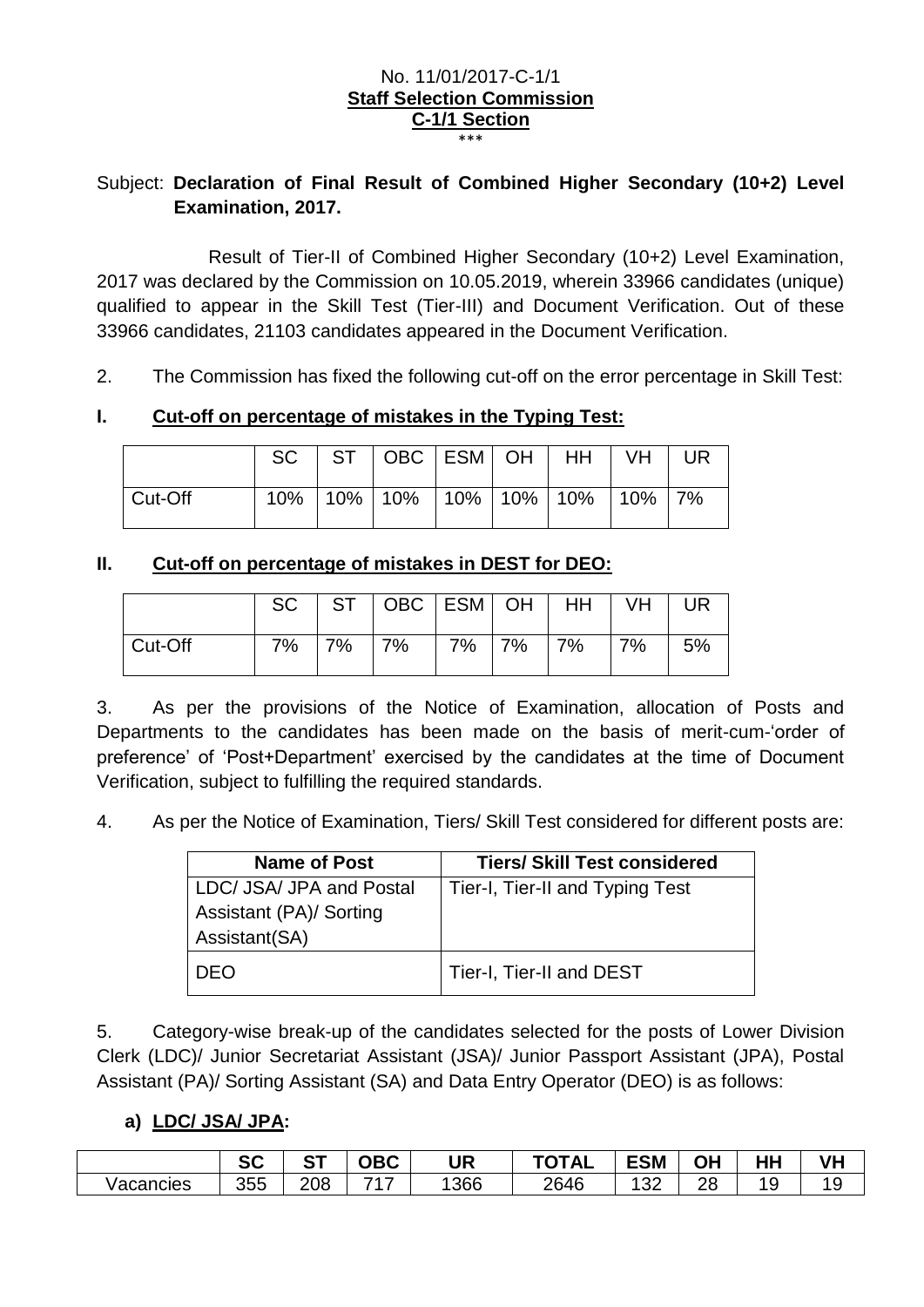| Candidates  | 355 | 208 | 717 | 1366* | 2646 | 04 | ററ |   |   |
|-------------|-----|-----|-----|-------|------|----|----|---|---|
| recommended |     |     |     |       |      |    | ∠⊂ | v | w |

\*includes 05 SC, 02 ST and 139 OBC candidates qualifying at UR standard.

Ex-Servicemen category: 01 SC, 31 OBC and 72 UR candidates.

OH category: 01 SC, 01 ST, 07 OBC and 19 UR candidates.

HH category: 02 SC, 09 OBC and 08 UR candidates.

VH category: 07 OBC and 12 UR candidates.

### **b) PA/ SA:**

|             | <b>SC</b> | cт  | <b>OBC</b> | UR    | <b>TOTAL</b> | <b>ESM</b> | ΟH | HH | VH |
|-------------|-----------|-----|------------|-------|--------------|------------|----|----|----|
| Vacancies   | 440       | 199 | 712        | 1871  | 3222         | 295        | 39 | 38 | 38 |
| Candidates  |           |     | 712        |       |              |            |    |    |    |
| recommended | 440       | 199 |            | 1871* | 3222         | 154        | 39 | 38 | 38 |

\*includes 41 SC, 03 ST and 555 OBC candidates qualifying at UR standard.

Ex-Servicemen category: 08 SC, 41 OBC and 105 UR candidates.

OH category: 25 OBC and 14 UR candidates.

HH category: 02 SC, 12 OBC and 24 UR candidates.

VH category: 02 SC, 15 OBC and 21 UR candidates.

### **c) DEO:**

|                           | <b>SC</b>                | cт | <b>OBC</b> | UR | TOTAL | <b>ESM</b> | ΟH | ΗН |  |
|---------------------------|--------------------------|----|------------|----|-------|------------|----|----|--|
| Vacancies                 |                          |    |            |    |       |            |    |    |  |
| Candidates<br>recommended | $\overline{\phantom{a}}$ |    |            | 4* | O     |            |    |    |  |

\*includes 02 OBC candidates qualifying at UR standard.

6. Resolution of Tie cases:

Tie cases have been resolved by applying the following criteria one after another in the given order, as applicable till the tie is resolved:

i) Total Marks in Tier-I + Tier-II.

- ii) Total marks of Tier-II Examination.
- iii) Total marks in Tier-I Examination.
- iv) Date of birth, with older candidates placed higher.
- v) Alphabetical order in which first names of the candidates appear.

7. Category wise break-up of the candidates selected for the posts of Lower Division Clerk/ Junior Secretariat Assistant/ Junior Passport Assistant, Postal Assistant/ Sorting Assistant and Data Entry Operator along with the marks obtained by the last selected candidates are given below. In cases where candidates are selected against horizontal vacancies (3-ESM, 4-OH, 5-HH, 7-VH), total marks of such last selected candidates are reflected against their respective horizontal category, not against their vertical category (1- SC, 2-ST, 6-OBC, 9-UR).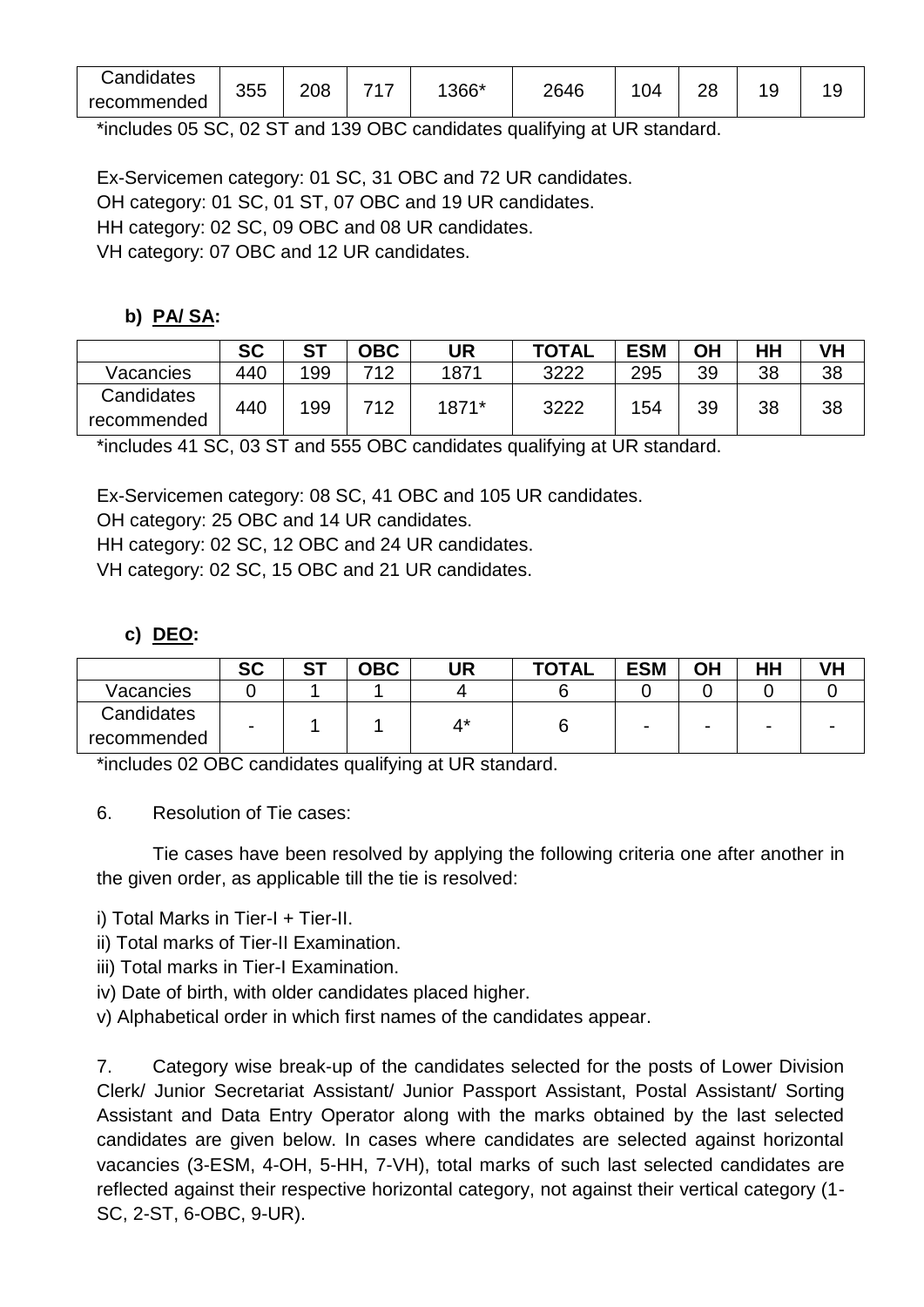| <b>Post</b>      | Category       | Vacancy        | <b>Allocated</b>         |              |         |               | Details of last selected candidate |
|------------------|----------------|----------------|--------------------------|--------------|---------|---------------|------------------------------------|
| Code             |                |                |                          | <b>Total</b> | Tier-II | <b>Tier-I</b> | Date of Birth                      |
|                  |                |                |                          |              |         |               | (DD-MM-YYYY)                       |
|                  |                |                |                          |              |         |               |                                    |
| D49              | $\overline{2}$ | 1              | 1                        | 236.5        | 51      | 185.5         | 20-08-1992                         |
| D49              | 6              | 1              | 1                        | 245.5        | 62      | 183.5         | 27-05-1996                         |
| D49              | 9              | 4              | 4                        | 248.5        | 67      | 181.5         | 17-01-1999                         |
| L <sub>01</sub>  | 1              | 24             | 24                       | 210.5        | 56      | 154.5         | 25-09-1995                         |
| L01              | 2              | 12             | 12                       | 198.0        | 60      | 138.0         | 10-01-1994                         |
| L01              | 3              | 16             | 16                       | 138.5        | 55      | 83.5          | 15-12-1975                         |
| L <sub>01</sub>  | 4              | 2              | $\overline{2}$           | 209.5        | 48      | 161.5         | 27-05-1986                         |
| L01              | 5              | $\overline{2}$ | $\overline{2}$           | 148.5        | 46      | 102.5         | 24-04-1993                         |
| L <sub>01</sub>  | 6              | 44             | 44                       | 226.0        | 55      | 171.0         | 08-05-1991                         |
| L01              | 7              | 1              | 1                        | 226.0        | 56      | 170.0         | 05-03-1993                         |
| L <sub>01</sub>  | 9              | 82             | 82                       | 236.0        | 53      | 183.0         | 13-09-1996                         |
| L <sub>02</sub>  | 6              | 3              | 3                        | 223.5        | 60      | 163.5         | 10-02-1996                         |
| L <sub>02</sub>  | $\overline{7}$ | 1              | $\overline{1}$           | 199.5        | 60      | 139.5         | 13-06-1992                         |
| L <sub>02</sub>  | 9              | 4              | $\overline{\mathcal{A}}$ | 236.0        | 54      | 182.0         | 09-09-1999                         |
| L <sub>03</sub>  | 1              | 9              | 9                        | 203.0        | 47      | 156.0         | 10-07-1991                         |
| L <sub>03</sub>  | 2              | $\overline{7}$ | $\overline{7}$           | 191.5        | 57      | 134.5         | 07-03-1996                         |
| L03              | 3              | 27             | 16                       | 136.0        | 43      | 93.0          | 01-04-1979                         |
| L <sub>03</sub>  | 6              | 38             | 38                       | 215.0        | 58      | 157.0         | 20-03-1995                         |
| L <sub>03</sub>  | 9              | 38             | 38                       | 224.0        | 71      | 153.0         | 06-12-1992                         |
| L <sub>04</sub>  | $\mathbf 1$    | 1              | $\mathbf{1}$             | 232.5        | 50      | 182.5         | 09-06-1998                         |
| L <sub>04</sub>  | 3              | 2              | $\overline{2}$           | 169.0        | 58      | 111.0         | 01-01-1977                         |
| L <sub>04</sub>  | 6              | $\overline{2}$ | $\overline{2}$           | 248.0        | 65      | 183.0         | 08-06-1994                         |
| L <sub>04</sub>  | 9              | 13             | 13                       | 237.5        | 58      | 179.5         | 09-07-1996                         |
| L <sub>05</sub>  | 1              | 4              | 4                        | 207.5        | 75      | 132.5         | 27-12-1991                         |
| L <sub>05</sub>  | $\overline{2}$ | 1              | $\mathbf{1}$             | 191.0        | 58      | 133.0         | 20-02-1993                         |
| L <sub>05</sub>  | 6              | 6              | 6                        | 222.5        | 38      | 184.5         | 05-11-1996                         |
| L <sub>05</sub>  | 9              | 11             | 11                       | 226.5        | 57      | 169.5         | 27-07-1995                         |
| L <sub>06</sub>  | 1              | 13             | 13                       | 210.5        | 61      | 149.5         | 18-02-1992                         |
| L06              | 2              | 6              | 6                        | 209.5        | 61      | 148.5         | 05-06-1992                         |
| L06              | 3              | 9              | 9                        | 157.0        | 60      | 97.0          | 11-04-1981                         |
| L <sub>06</sub>  | 4              | 1              | $\mathbf 1$              | 210.0        | 61      | 149.0         | 10-07-1989                         |
| L06              | 5              | $\mathbf 1$    | $\mathbf{1}$             | 163.0        | 65      | 98.0          | 10-09-1997                         |
| L06              | 6              | 23             | 23                       | 223.5        | 65      | 158.5         | 28-02-1998                         |
| L06              | 7              | 1              | 1                        | 201.0        | 62      | 139.0         | 22-08-1988                         |
| L06              | 9              | 45             | 45                       | 229.5        | 56      | 173.5         | 16-08-1996                         |
| L07              | 9              | 1              | 1                        | 254.0        | 78      | 176.0         | 11-12-1996                         |
| L <sub>08</sub>  | 1              | 35             | 35                       | 207.0        | 56      | 151.0         | 19-03-1996                         |
| L <sub>08</sub>  | $\overline{2}$ | 19             | 19                       | 198.5        | 51      | 147.5         | 10-12-1994                         |
| L <sub>08</sub>  | 3              | 25             | 25                       | 147.0        | 59      | 88.0          | 27-10-1978                         |
| L <sub>08</sub>  | 4              | 3              | 3                        | 195.5        | 68      | 127.5         | 05-07-1994                         |
| L <sub>0</sub> 8 | 5              | 3              | 3                        | 174.5        | 41      | 133.5         | 01-08-1995                         |
| L <sub>08</sub>  | 6              | 75             | 75                       | 220.0        | 66      | 154.0         | 17-09-1992                         |
| L <sub>08</sub>  | 7              | $\overline{2}$ | $\overline{2}$           | 204.0        | 54      | 150.0         | 15-07-1992                         |
| L <sub>08</sub>  | 9              | 145            | 145                      | 225.0        | 42      | 183.0         | 15-03-1998                         |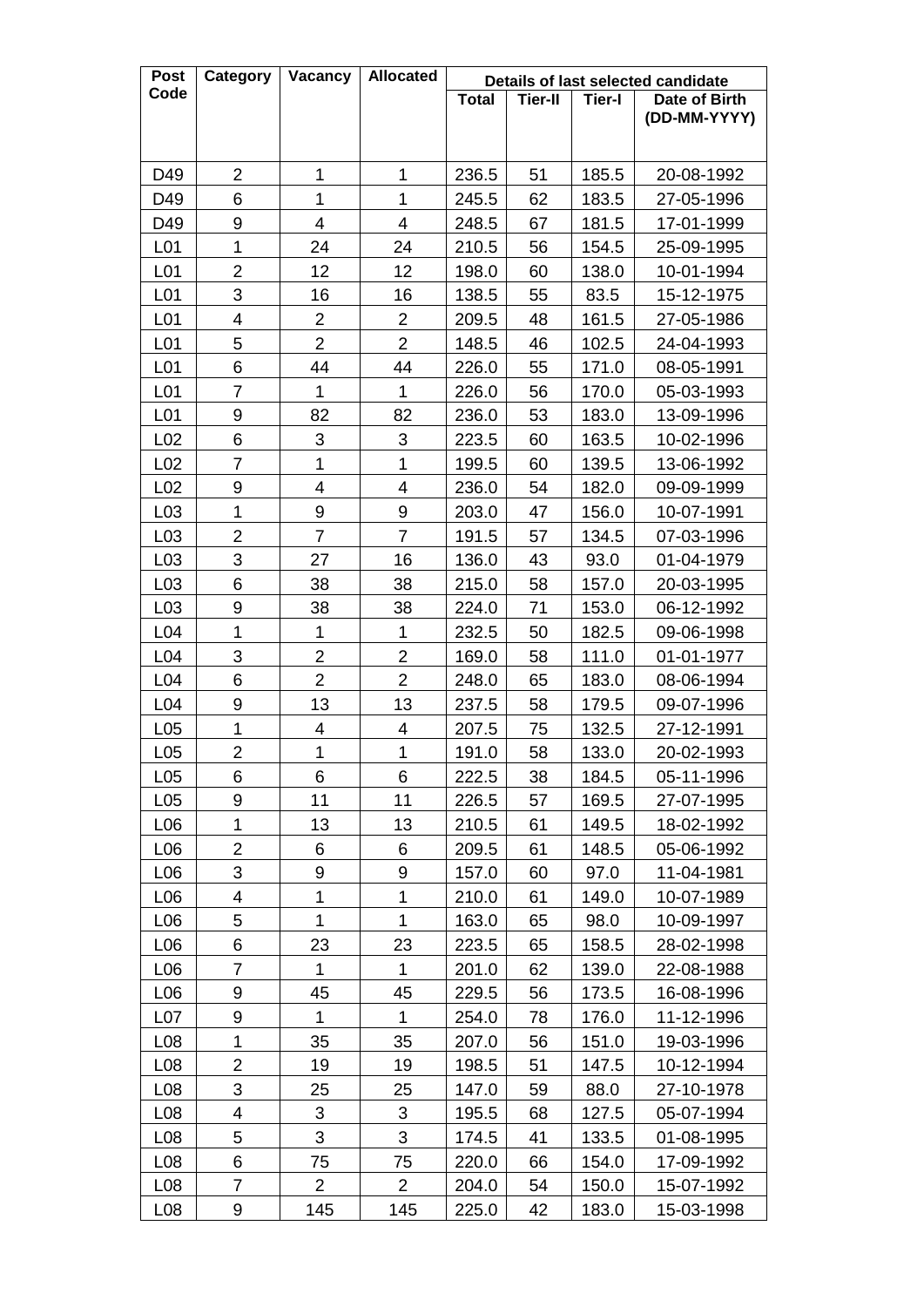| L09             | $\overline{2}$ | 3                       | 3              | 209.5 | 70 | 139.5 | 03-01-1995 |
|-----------------|----------------|-------------------------|----------------|-------|----|-------|------------|
| L <sub>09</sub> | 9              | 6                       | 6              | 238.5 | 55 | 183.5 | 25-11-1991 |
| L10             | $\mathbf{1}$   | $\overline{2}$          | $\overline{2}$ | 210.0 | 55 | 155.0 | 02-01-1997 |
| L10             | $\overline{2}$ | $\overline{\mathbf{4}}$ | 4              | 195.0 | 49 | 146.0 | 19-05-1996 |
| L10             | 5              | $\overline{2}$          | $\overline{2}$ | 154.0 | 53 | 101.0 | 15-05-1988 |
| L10             | 6              | 14                      | 14             | 215.5 | 59 | 156.5 | 15-08-1997 |
| L10             | 9              | 17                      | 17             | 222.5 | 55 | 167.5 | 26-04-1998 |
| L11             | 1              | 1                       | 1              | 218.0 | 45 | 173.0 | 06-07-1998 |
| L11             | 9              | 1                       | $\mathbf 1$    | 237.0 | 65 | 172.0 | 10-09-1994 |
| L12             | 9              | 8                       | 8              | 231.0 | 60 | 171.0 | 18-11-1991 |
| L13             | 1              | 3                       | 3              | 203.0 | 70 | 133.0 | 04-12-1995 |
| L13             | $\overline{c}$ | 1                       | 1              | 208.5 | 59 | 149.5 | 15-07-1996 |
| L13             | 6              | 1                       | 1              | 223.0 | 52 | 171.0 | 23-04-1995 |
| L13             | 9              | 3                       | 3              | 229.0 | 59 | 170.0 | 11-09-1999 |
| L14             | 6              | $\overline{2}$          | $\overline{2}$ | 234.5 | 49 | 185.5 | 07-06-1996 |
| L14             | 9              | $\mathbf{1}$            | $\overline{1}$ | 247.5 | 66 | 181.5 | 23-06-1996 |
| L15             | 1              | 19                      | 19             | 201.0 | 60 | 141.0 | 06-01-1991 |
| L15             | $\overline{2}$ | 10                      | 10             | 191.0 | 56 | 135.0 | 05-11-1993 |
| L15             | 3              | 18                      | 9              | 137.0 | 48 | 89.0  | 15-11-1983 |
| L15             | 4              | $\overline{2}$          | $\overline{2}$ | 188.5 | 50 | 138.5 | 10-01-1999 |
| L15             | 5              | 3                       | 3              | 142.0 | 57 | 85.0  | 11-01-1993 |
| L15             | 6              | 47                      | 47             | 214.5 | 58 | 156.5 | 31-05-1996 |
| L15             | 7              | 1                       | $\mathbf{1}$   | 195.0 | 62 | 133.0 | 05-03-1995 |
| L15             | 9              | 74                      | 74             | 219.5 | 52 | 167.5 | 04-04-1999 |
| L16             | 1              | 3                       | 3              | 207.5 | 55 | 152.5 | 26-08-1993 |
| L <sub>16</sub> | 6              | $\mathbf 1$             | $\mathbf{1}$   | 223.0 | 65 | 158.0 | 08-07-1994 |
| L16             | 9              | 14                      | 14             | 224.5 | 59 | 165.5 | 16-05-1995 |
| L17             | 1              | 20                      | 20             | 200.5 | 57 | 143.5 | 23-06-1995 |
| L17             | $\overline{2}$ | 12                      | 12             | 187.5 | 55 | 132.5 | 16-07-1998 |
| L17             | 3              | 13                      | 6              | 136.0 | 48 | 88.0  | 15-03-1970 |
| L17             | 4              | 1                       | 1              | 187.5 | 52 | 135.5 | 18-05-1995 |
| L17             | 5              | $\mathbf{1}$            | $\mathbf{1}$   | 148.0 | 55 | 93.0  | 19-01-1994 |
| L17             | 6              | 23                      | 23             | 214.0 | 60 | 154.0 | 02-08-1996 |
| L17             | 7              | 1                       | 1              | 180.5 | 53 | 127.5 | 12-09-1995 |
| L17             | 9              | 56                      | 56             | 218.5 | 61 | 157.5 | 04-04-1993 |
| L <sub>18</sub> | 1              | 18                      | 18             | 202.0 | 70 | 132.0 | 30-10-1986 |
| L <sub>18</sub> | $\overline{2}$ | 18                      | 18             | 189.0 | 56 | 133.0 | 09-10-1995 |
| L <sub>18</sub> | 3              | 3                       | 3              | 140.0 | 42 | 98.0  | 30-10-1978 |
| L <sub>18</sub> | 4              | 6                       | 6              | 187.5 | 57 | 130.5 | 29-06-1996 |
| L18             | 5              | 2                       | $\overline{2}$ | 150.0 | 50 | 100.0 | 16-03-1993 |
| L18             | 6              | 51                      | 51             | 215.0 | 51 | 164.0 | 20-11-1989 |
| L <sub>18</sub> | $\overline{7}$ | 10                      | 10             | 179.5 | 55 | 124.5 | 08-02-1998 |
| L <sub>18</sub> | 9              | 87                      | 87             | 222.0 | 40 | 182.0 | 01-04-1996 |
| L <sub>19</sub> | 1              | $\overline{2}$          | $\overline{2}$ | 202.5 | 70 | 132.5 | 14-08-1995 |
| L <sub>19</sub> | $\overline{2}$ | 1                       | $\mathbf{1}$   | 195.5 | 56 | 139.5 | 10-08-1996 |
| L19             | 6              | 2                       | $\overline{2}$ | 217.0 | 36 | 181.0 | 09-08-1995 |
| L <sub>19</sub> | 9              | 8                       | 8              | 221.5 | 53 | 168.5 | 18-11-1994 |
| L20             | 1              | 1                       | 1              | 222.5 | 63 | 159.5 | 12-08-1994 |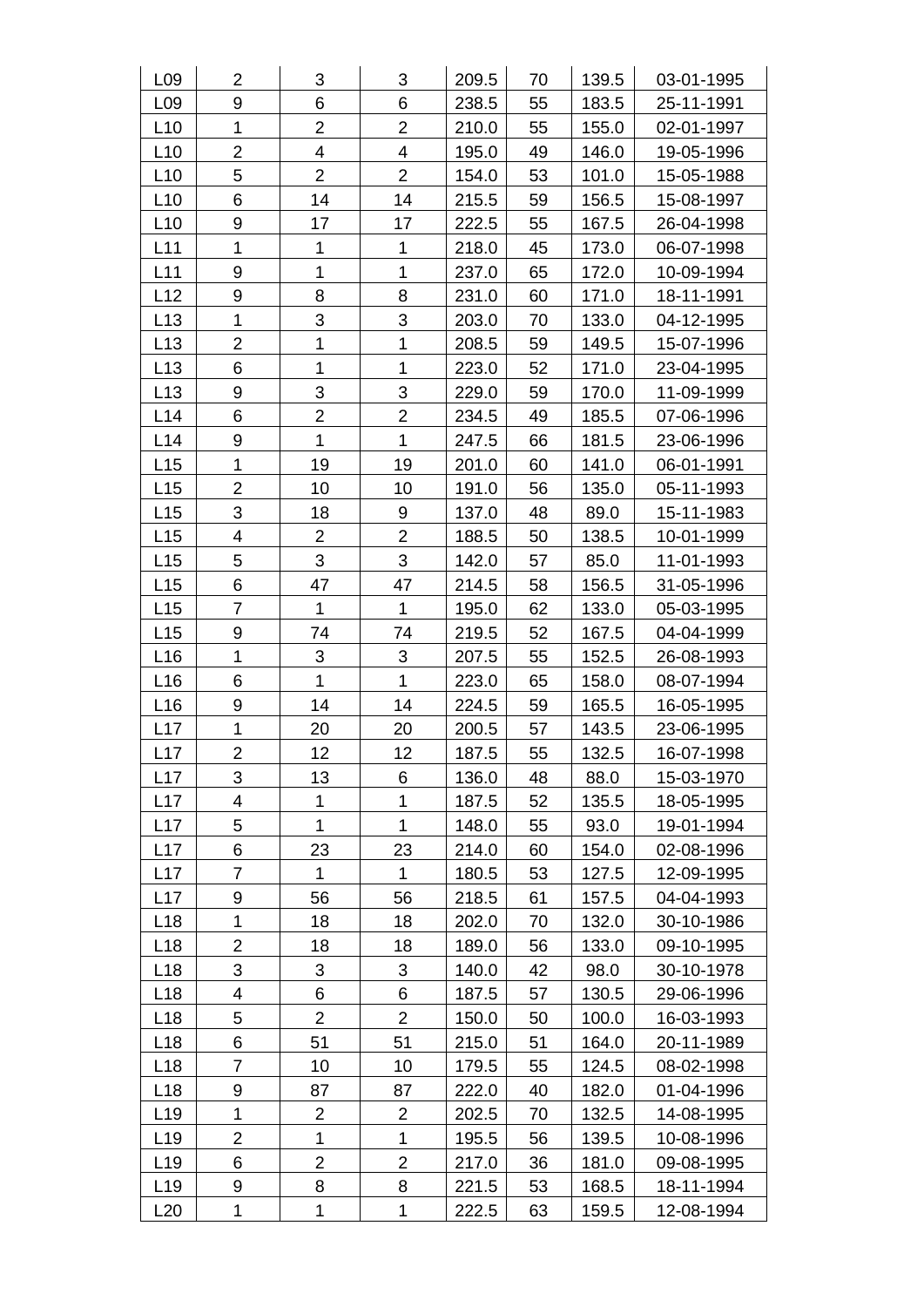| L20             | $\overline{2}$ | $\overline{2}$ | $\overline{2}$ | 205.5 | 66                       | 139.5                    | 04-11-1990 |
|-----------------|----------------|----------------|----------------|-------|--------------------------|--------------------------|------------|
| L20             | 6              | $\overline{2}$ | $\overline{2}$ | 225.5 | 55                       | 170.5                    | 27-08-1994 |
| L20             | 9              | 3              | 3              | 243.0 | 55                       | 188.0                    | 27-06-1999 |
| L21             | 1              | $\overline{2}$ | $\overline{2}$ | 226.5 | 47                       | 179.5                    | 18-11-1995 |
| L21             | $\overline{2}$ | 1              | $1^*$          |       |                          |                          |            |
| L21             | 3              | 4              | 3              | 140.0 | 46                       | 94.0                     | 01-06-1978 |
| L21             | 4              | 1              | $\mathbf 1$    | 191.5 | 59                       | 132.5                    | 01-01-1992 |
| L21             | 6              | 5              | 5              | 229.0 | 75                       | 154.0                    | 12-09-1994 |
| L21             | 9              | 10             | 10             | 234.5 | 61                       | 173.5                    | 18-02-1995 |
| L22             | $\mathbf{1}$   | 8              | 8              | 212.5 | 58                       | 154.5                    | 15-10-1993 |
| L22             | $\overline{2}$ | 4              | 4              | 207.5 | 48                       | 159.5                    | 07-04-1992 |
| L22             | 3              | 5              | 5              | 155.0 | 63                       | 92.0                     | 09-01-1974 |
| L22             | 4              | $\mathbf{1}$   | 1              | 190.5 | 69                       | 121.5                    | 25-11-1995 |
| L22             | 6              | 16             | 16             | 225.5 | 72                       | 153.5                    | 27-05-1995 |
| L22             | 9              | 28             | 28             | 230.5 | 57                       | 173.5                    | 04-11-1994 |
| L23             | 1              | $\overline{7}$ | 7              | 200.5 | 62                       | 138.5                    | 08-02-1990 |
| L23             | $\overline{2}$ | 4              | 4              | 187.5 | 57                       | 130.5                    | 21-09-1996 |
| L23             | 4              | $\overline{2}$ | $\overline{2}$ | 187.5 | 48                       | 139.5                    | 10-08-1988 |
| L23             | 6              | 8              | 8              | 216.5 | 56                       | 160.5                    | 28-02-1994 |
| L23             | 9              | 21             | 21             | 220.0 | 42                       | 178.0                    | 15-11-1996 |
| L24             | $\mathbf{1}$   | 1              | $\mathbf 1$    | 210.0 | 56                       | 154.0                    | 11-07-1997 |
| L24             | 6              | $\overline{2}$ | $\overline{2}$ | 226.5 | 65                       | 161.5                    | 20-06-1993 |
| L24             | 9              | 1              | 1              | 236.5 | 74                       | 162.5                    | 25-06-1994 |
| L25             | 1              | 1              | 1              | 218.5 | 66                       | 152.5                    | 21-06-1994 |
| L25             | $\overline{2}$ | 1              | 1              | 207.5 | 65                       | 142.5                    | 04-03-1995 |
| L25             | 4              | 1              | 1              | 194.0 | 56                       | 138.0                    | 29-12-1993 |
| L25             | 5              | 1              | $\mathbf{1}$   | 219.0 | 47                       | 172.0                    | 28-07-1995 |
| L25             | 6              | 8              | 8              | 219.5 | 52                       | 167.5                    | 28-03-1992 |
| L25             | $\overline{7}$ | 1              | $\mathbf{1}$   | 191.0 | 64                       | 127.0                    | 25-02-1998 |
| L25             | 9              | 19             | 19             | 226.5 | 48                       | 178.5                    | 01-10-1991 |
| L26             | 1              | 1              | 1              | 210.5 | 41                       | 169.5                    | 12-12-1989 |
| L26             | 5              | 1              | $\mathbf{1}$   | 172.0 | 59                       | 113.0                    | 15-03-1997 |
| L26             | 6              | 4              | 4              | 220.0 | 48                       | 172.0                    | 10-06-1996 |
| L26             | 9              | 6              | 6              | 225.0 | 55                       | 170.0                    | 05-01-1999 |
| L27             | 1              | 10             | 10             | 204.0 | 60                       | 144.0                    | 10-05-1995 |
| L27             | $\overline{2}$ | 6              | 6              | 192.0 | 60                       | 132.0                    | 01-01-1995 |
| L27             | 3              | 1              | 1              | 157.5 | 58                       | 99.5                     | 07-01-1974 |
| L27             | 4              | 1              | 1              | 191.5 | 54                       | 137.5                    | 12-02-1997 |
| L27             | 6              | 25             | 25             | 216.0 | 74                       | 142.0                    | 20-05-1990 |
| L27             | 9              | 31             | 31             | 223.0 | 59                       | 164.0                    | 31-01-1995 |
| L28             | 6              | 1              | 1              | 222.5 | 62                       | 160.5                    | 14-06-1993 |
| L <sub>28</sub> | 9              | 1              | 1              | 241.0 | 50                       | 191.0                    | 10-08-1991 |
| L <sub>29</sub> | 3              | 1              | 1              | 185.0 | 70                       | 115.0                    | 25-03-1979 |
| L <sub>29</sub> | 4              | 1              | $\mathbf{1}$   | 205.5 | 45                       | 160.5                    | 23-02-1990 |
| L <sub>29</sub> | 6              | 1              | $1^*$          | -     | $\overline{\phantom{a}}$ | $\overline{\phantom{a}}$ |            |
| L <sub>29</sub> | 9              | 3              | 3              | 234.0 | 60                       | 174.0                    | 07-10-1994 |
| L <sub>30</sub> | 1              | 1              | 1              | 243.5 | 52                       | 191.5                    | 03-06-1996 |
| L30             | 3              | 1              | 1              | 199.0 | 66                       | 133.0                    | 05-06-1979 |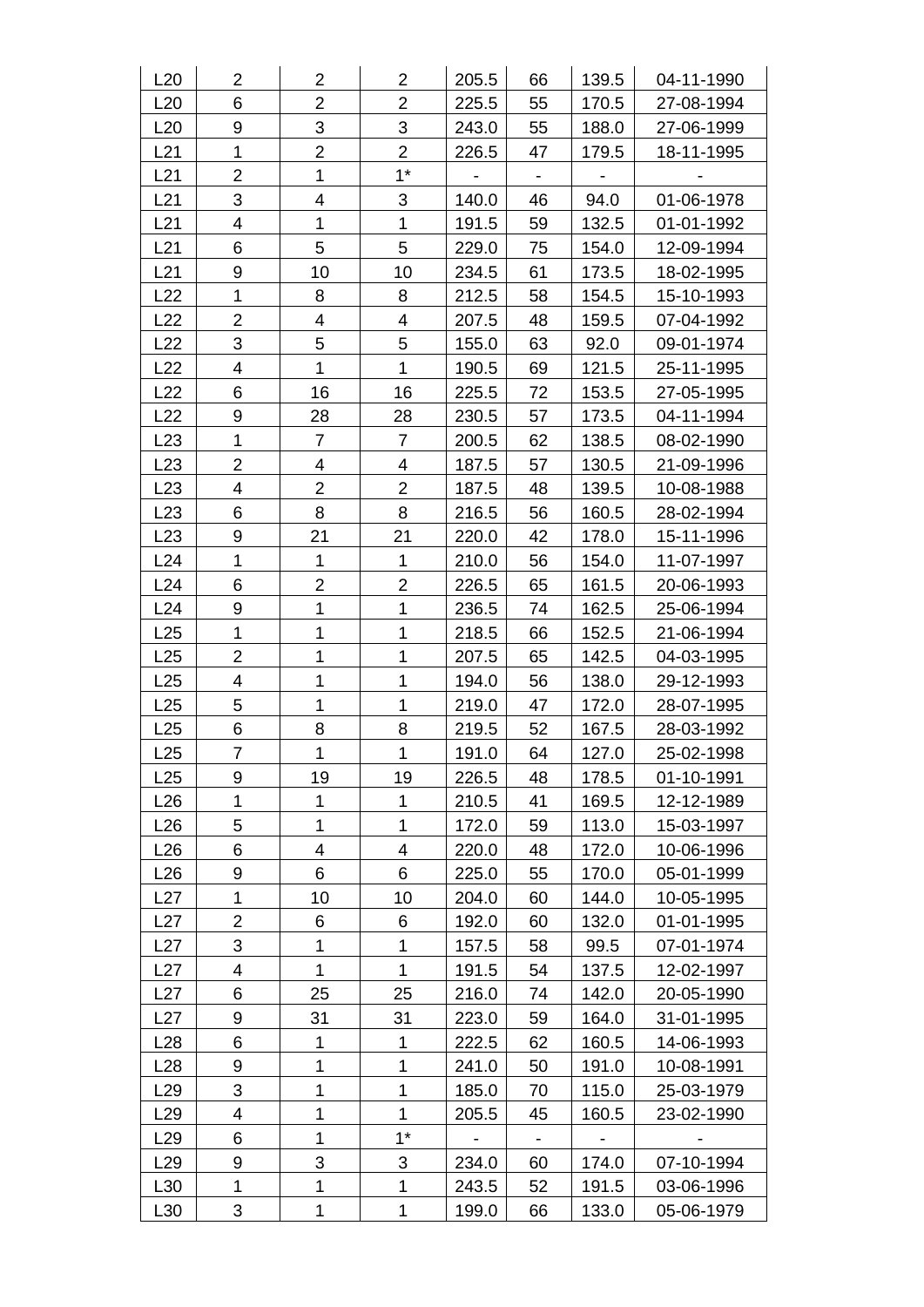| L30 | 6                        | 1                | 1                | 251.5 | 75 | 176.5 | 10-07-1999 |
|-----|--------------------------|------------------|------------------|-------|----|-------|------------|
| L30 | 9                        | 3                | 3                | 255.0 | 69 | 186.0 | 13-06-1996 |
| L31 | 6                        | 1                | 1                | 234.0 | 55 | 179.0 | 01-02-1999 |
| L31 | 9                        | $\overline{2}$   | $\overline{2}$   | 237.0 | 72 | 165.0 | 02-02-1996 |
| L32 | $\overline{2}$           | 1                | 1                | 204.0 | 58 | 146.0 | 04-08-1994 |
| L32 | 6                        | $\overline{2}$   | $\overline{2}$   | 227.5 | 60 | 167.5 | 10-01-1989 |
| L32 | $\boldsymbol{9}$         | 5                | 5                | 227.5 | 67 | 160.5 | 18-10-1991 |
| L33 | 1                        | 16               | 16               | 202.5 | 56 | 146.5 | 11-10-1995 |
| L33 | $\overline{2}$           | 12               | 12               | 191.5 | 55 | 136.5 | 05-06-1995 |
| L33 | 4                        | 1                | 1                | 206.5 | 69 | 137.5 | 26-08-1994 |
| L33 | 5                        | 1                | 1                | 158.0 | 57 | 101.0 | 08-02-1996 |
| L33 | 6                        | 21               | 21               | 216.0 | 55 | 161.0 | 05-06-1994 |
| L33 | $\overline{7}$           | $\mathbf{1}$     | 1                | 198.5 | 60 | 138.5 | 25-03-1994 |
| L33 | $\boldsymbol{9}$         | 77               | 77               | 220.5 | 54 | 166.5 | 21-02-1994 |
| L34 | $\overline{2}$           | 1                | 1                | 195.0 | 59 | 136.0 | 25-08-1996 |
| L34 | 3                        | $\overline{2}$   | $\overline{2}$   | 154.5 | 66 | 88.5  | 02-01-1983 |
| L34 | $\overline{\mathcal{A}}$ | 1                | 1                | 187.0 | 61 | 126.0 | 04-10-1992 |
| L34 | 6                        | 4                | 4                | 220.0 | 60 | 160.0 | 28-06-1995 |
| L34 | 9                        | 5                | 5                | 231.5 | 51 | 180.5 | 01-10-1991 |
| L35 | 1                        | 4                | 4                | 202.5 | 53 | 149.5 | 21-10-1997 |
| L35 | 3                        | $\overline{2}$   | $\overline{2}$   | 140.0 | 45 | 95.0  | 26-12-1980 |
| L35 | 6                        | $\overline{2}$   | $\overline{2}$   | 219.5 | 63 | 156.5 | 12-08-1992 |
| L35 | 9                        | $\boldsymbol{9}$ | $\boldsymbol{9}$ | 222.5 | 60 | 162.5 | 15-07-1993 |
| L36 | 1                        | 5                | $\mathbf 5$      | 202.5 | 57 | 145.5 | 11-11-1994 |
| L36 | $\overline{2}$           | 5                | 5                | 189.0 | 61 | 128.0 | 02-07-1994 |
| L36 | $\overline{\mathcal{A}}$ | $\overline{2}$   | $\overline{2}$   | 194.0 | 46 | 148.0 | 03-02-1988 |
| L36 | 6                        | 21               | 21               | 215.5 | 53 | 162.5 | 07-03-1996 |
| L36 | 9                        | 19               | 19               | 222.5 | 50 | 172.5 | 03-11-1994 |
| L37 | 1                        | 1                | 1                | 205.5 | 72 | 133.5 | 12-03-1992 |
| L37 | $\overline{2}$           | 1                | 1                | 189.0 | 60 | 129.0 | 04-02-1996 |
| L37 | 6                        | 1                | 1                | 221.0 | 56 | 165.0 | 07-04-1994 |
| L37 | 9                        | 5                | 5                | 226.0 | 52 | 174.0 | 30-05-1996 |
| L38 | 6                        | 1                | 1                | 237.0 | 53 | 184.0 | 05-10-1994 |
| L39 | 1                        | 6                | 6                | 205.0 | 65 | 140.0 | 14-06-1994 |
| L39 | $\overline{2}$           | 5                | 5                | 191.0 | 52 | 139.0 | 04-06-1992 |
| L39 | 4                        | 1                | 1                | 195.5 | 47 | 148.5 | 28-04-1996 |
| L39 | 6                        | 8                | 8                | 219.0 | 56 | 163.0 | 30-07-1995 |
| L39 | 9                        | 18               | 18               | 221.5 | 70 | 151.5 | 29-03-1995 |
| L40 | 1                        | 5                | 5                | 203.0 | 62 | 141.0 | 12-02-1994 |
| L40 | $\overline{2}$           | $\overline{c}$   | $\overline{2}$   | 188.5 | 57 | 131.5 | 21-09-1994 |
| L40 | 5                        | 1                | 1                | 140.5 | 60 | 80.5  | 10-01-1993 |
| L40 | 6                        | 10               | 10               | 216.5 | 55 | 161.5 | 18-09-1994 |
| L40 | 9                        | 8                | 8                | 221.5 | 67 | 154.5 | 15-08-1996 |
| L41 | 6                        | 1                | 1                | 234.0 | 54 | 180.0 | 05-05-1996 |
| L42 | 1                        | 11               | 11               | 200.5 | 73 | 127.5 | 23-08-1989 |
| L42 | $\overline{2}$           | 5                | 5                | 188.0 | 56 | 132.0 | 05-07-1990 |
| L42 | 6                        | 19               | 19               | 214.5 | 51 | 163.5 | 07-05-1997 |
| L42 | 9                        | 39               | 39               | 218.5 | 73 | 145.5 | 18-04-1995 |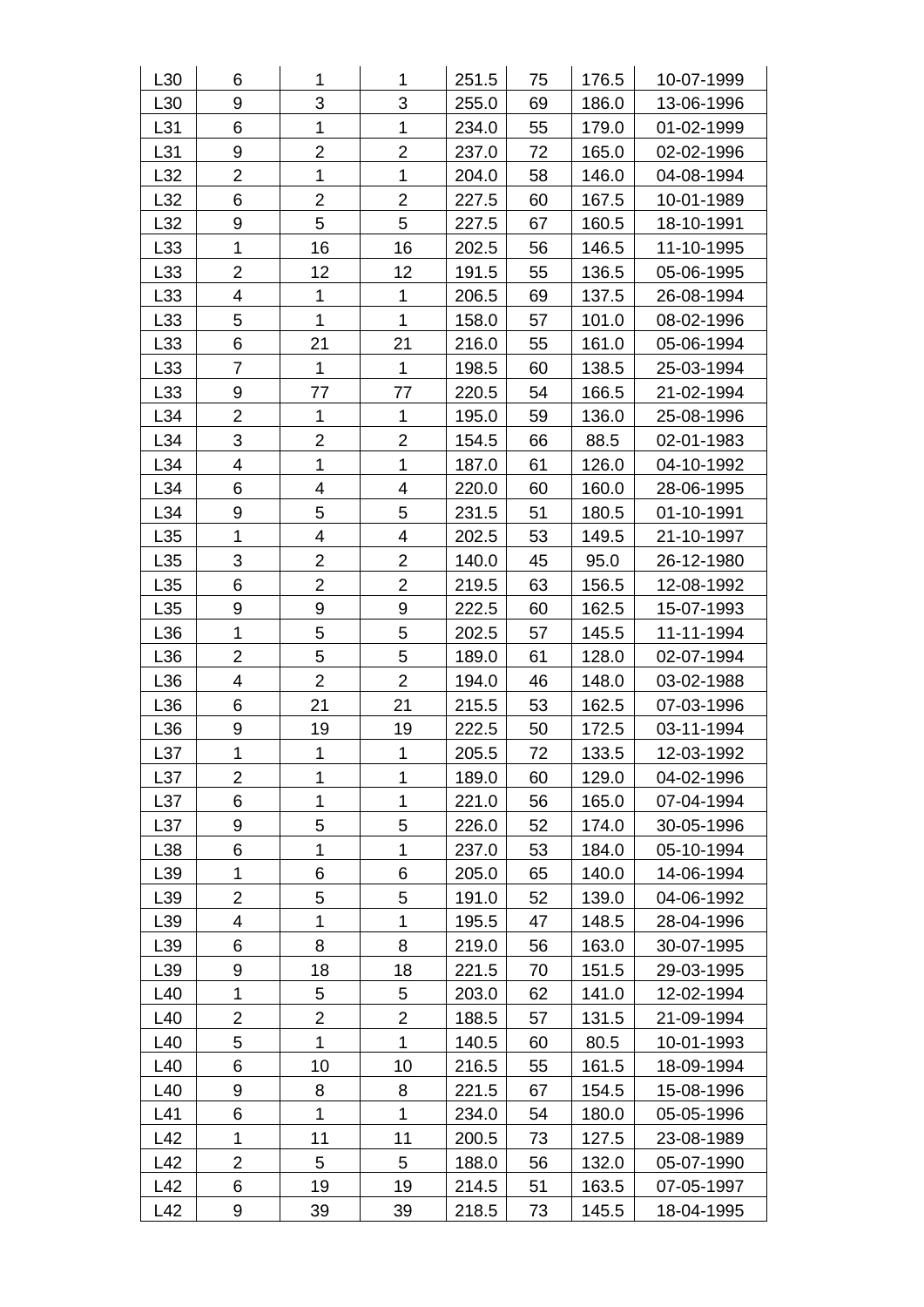| L43 | $\overline{2}$ | 1              | 1              | 197.0 | 47 | 150.0 | 08-08-1995 |
|-----|----------------|----------------|----------------|-------|----|-------|------------|
| L43 | 6              | 1              | 1              | 220.0 | 65 | 155.0 | 21-08-1991 |
| L43 | 9              | $\overline{7}$ | $\overline{7}$ | 221.5 | 53 | 168.5 | 06-08-1995 |
| L44 | 1              | 4              | 4              | 206.5 | 61 | 145.5 | 25-09-1987 |
| L44 | $\overline{2}$ | 5              | 5              | 195.0 | 56 | 139.0 | 31-01-1995 |
| L44 | 3              | 3              | 3              | 143.0 | 55 | 88.0  | 10-08-1984 |
| L44 | 4              | 1              | 1              | 206.5 | 67 | 139.5 | 03-05-1996 |
| L44 | 5              | 1              | 1              | 159.0 | 51 | 108.0 | 26-01-1992 |
| L44 | 6              | 9              | 9              | 222.5 | 49 | 173.5 | 15-10-1991 |
| L44 | 9              | 33             | 33             | 226.0 | 56 | 170.0 | 28-02-1996 |
| L45 | 9              | 1              | 1              | 250.5 | 65 | 185.5 | 21-05-1996 |
| L46 | 1              | 117            | 117            | 193.0 | 68 | 125.0 | 22-04-1994 |
| L46 | 2              | 58             | 58             | 180.0 | 55 | 125.0 | 25-06-1995 |
| L46 | 6              | 211            | 211            | 207.0 | 58 | 149.0 | 10-07-1995 |
| L46 | 9              | 398            | 398            | 209.5 | 43 | 166.5 | 12-06-1994 |
| P47 | 1              | 440            | 440            | 195.5 | 50 | 145.5 | 22-05-1992 |
| P47 | 2              | 199            | 199            | 182.5 | 53 | 129.5 | 14-05-1995 |
| P47 | 3              | 295            | 154            | 136.0 | 43 | 93.0  | 21-09-1974 |
| P47 | 4              | 39             | 39             | 187.5 | 59 | 128.5 | 17-09-1995 |
| P47 | 5              | 38             | 38             | 129.0 | 50 | 79.0  | 12-10-1991 |
| P47 | 6              | 712            | 712            | 208.5 | 63 | 145.5 | 05-02-1993 |
| P47 | $\overline{7}$ | 38             | 38             | 180.0 | 51 | 129.0 | 05-01-1993 |
| P47 | 9              | 1871           | 1871           | 212.0 | 55 | 157.0 | 30-12-1994 |

\*Allocated against Horizontal vacancy.

Note 1: Candidates selected against Horizontal vacancies have been counted in their vertical categories as well.

Note 2: Rows corresponding to Posts and Categories with 'Nil' reported vacancies, have not been included in these tables.

8. Details of 'Post + Department' Codes for which allocation has been made are as under:

## **I. LDC/ JSA/ JPA:**

| <b>Post</b>     | <b>Organization Name</b>                                    |  |  |  |
|-----------------|-------------------------------------------------------------|--|--|--|
| Code            |                                                             |  |  |  |
| L <sub>01</sub> | AFHQ (MINISTRY OF DEFENCE)                                  |  |  |  |
| L <sub>02</sub> | BUREAU OF POLICE RESEARCH & DEVELOPMENT                     |  |  |  |
| L <sub>03</sub> | CANTEEN STORE DEPARTMENT (MINISTRY OF DEFENCE)              |  |  |  |
| L <sub>04</sub> | CENTRAL BUREAU OF INVESTIGATION                             |  |  |  |
|                 | CENTRAL HINDI DIRECTORATE (M/O HUMAN RESOURCE               |  |  |  |
| L <sub>05</sub> | DEVELOPMENT)                                                |  |  |  |
|                 | CENTRAL PASSPORT OFFICE (MINISTRY OF EXTERNAL               |  |  |  |
| L <sub>06</sub> | <b>AFFAIRS</b> )                                            |  |  |  |
| L <sub>07</sub> | <b>CENTRAL VIGILANCE COMMISSION</b>                         |  |  |  |
| L <sub>08</sub> | CONTROLLER GENERAL OF ACCOUNTS                              |  |  |  |
| L <sub>09</sub> | <b>CUSTOMS, EXCISE &amp; SERVICE TAX APPELLATE TRIBUNAL</b> |  |  |  |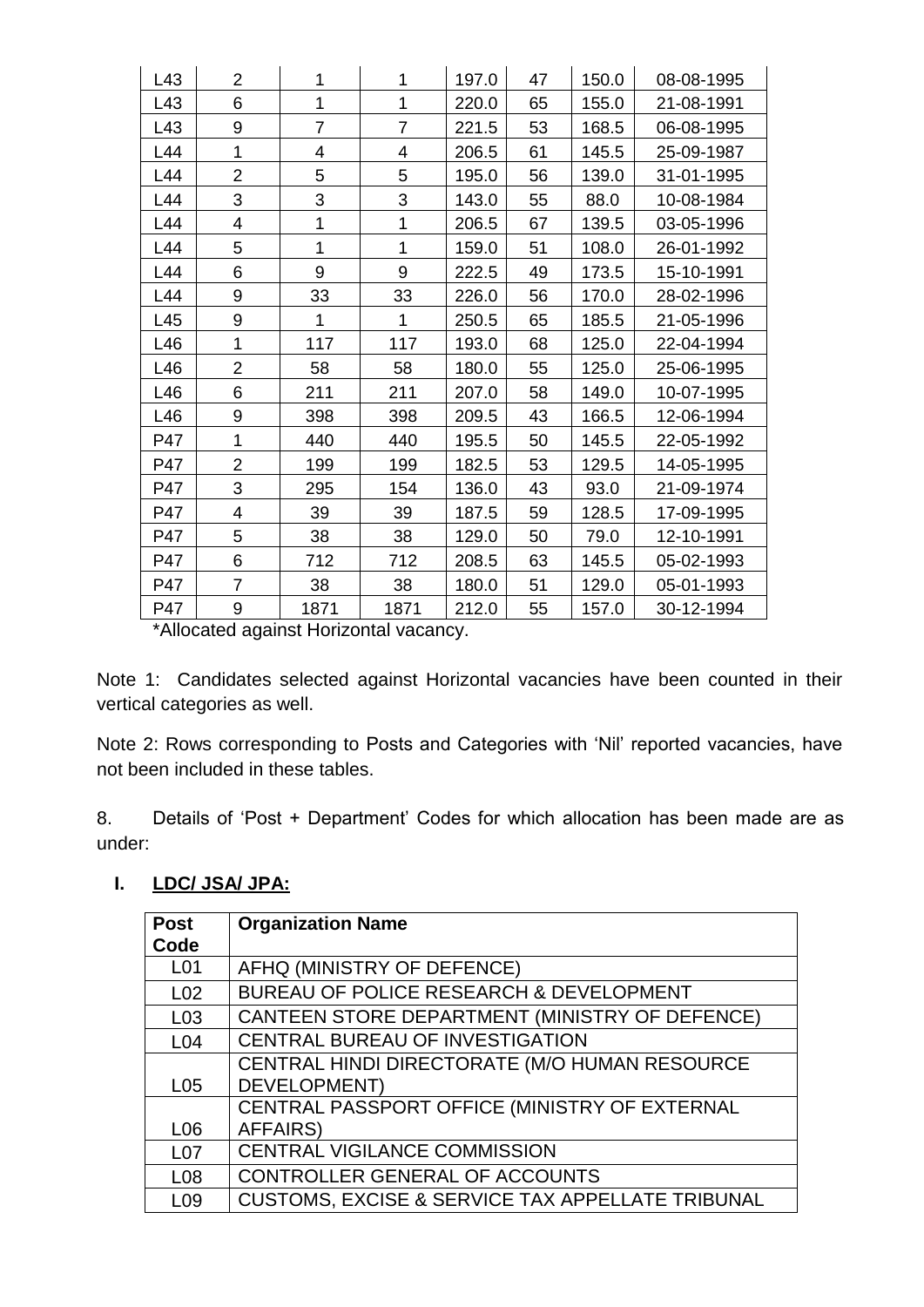|                          | DEPARTMENT OF AGRICULTURE COOPERATION AND                                           |  |  |  |  |  |
|--------------------------|-------------------------------------------------------------------------------------|--|--|--|--|--|
| L10                      | <b>FARMERS WELFARE</b>                                                              |  |  |  |  |  |
| L11                      | DEPARTMENT OF FOOD & PUBLIC DISTRIBUTION                                            |  |  |  |  |  |
|                          | DEPARTMENT OF ECONOMIC AFFAIRS - BUDGET DIVISION                                    |  |  |  |  |  |
| L12                      | (M/O FINANCE)                                                                       |  |  |  |  |  |
| L13                      | DEPARTMENT OF INDUSTRIAL POLICY AND PROMOTION<br>(M/O COMMERCE & INDUSTRY)          |  |  |  |  |  |
| L14                      | DEPARTMENT OF OFFICIAL LANGUAGE/ RAJBHASHA                                          |  |  |  |  |  |
|                          | <b>VIBHAG (MINISTRY OF HOME AFFAIRS)</b>                                            |  |  |  |  |  |
|                          | DEPARTMENT OF POSTS-ADMN (MINISTRY OF                                               |  |  |  |  |  |
| L15<br>$\overline{L}$ 16 | COMMUNICATIONS)                                                                     |  |  |  |  |  |
| L17                      | DEPARTMENT OF SCIENCE & TECHNOLOGY<br>DIRECTORATE OF CIVILIAN MANPOWER PLANNING AND |  |  |  |  |  |
|                          | RECRUITMENT (IHQ MOD(NAVY))                                                         |  |  |  |  |  |
| L18                      | DIRECTORATE GENERAL OF HEALTH SERVICES                                              |  |  |  |  |  |
|                          | DIRECTORATE GENERAL OF AERONAUTICAL QUALITY                                         |  |  |  |  |  |
| L <sub>19</sub>          | <b>ASSURANCE (M/O DEFENCE)</b>                                                      |  |  |  |  |  |
| L20                      | ELECTION COMMISSION OF INDIA                                                        |  |  |  |  |  |
| L21                      | <b>ENFORCEMENT DIRECTORATE</b>                                                      |  |  |  |  |  |
| L22                      | <b>INTELLIGENCE BUREAU</b>                                                          |  |  |  |  |  |
| L23                      | <b>INDIAN COAST GUARD HEADQUARTERS</b>                                              |  |  |  |  |  |
|                          | LAL BAHADUR SHASTRI NATIONAL ACADEMY OF                                             |  |  |  |  |  |
| L24                      | <b>ADMINISTRATION (DOPT)</b>                                                        |  |  |  |  |  |
| L25                      | <b>MINISTRY OF CIVIL AVIATION</b>                                                   |  |  |  |  |  |
| L26                      | <b>MINISTRY OF COAL</b>                                                             |  |  |  |  |  |
| L27                      | <b>MINISTRY OF CULTURE</b>                                                          |  |  |  |  |  |
|                          | MINISTRY OF ELECTRONICS AND INFORMATION                                             |  |  |  |  |  |
| L28                      | <b>TECHNOLOGY</b>                                                                   |  |  |  |  |  |
| L29                      | Ministry of ENVIRONMENT, FORESTS & CLIMATE CHANGE                                   |  |  |  |  |  |
| L <sub>30</sub>          | <b>MINISTRY OF EXTERNAL AFFAIRS</b>                                                 |  |  |  |  |  |
| L31                      | MINISTRY OF HOUSING AND URBAN AFFAIRS                                               |  |  |  |  |  |
| L32                      | MINISTRY OF INFORMATION & BROADCASTING                                              |  |  |  |  |  |
| L33                      | <b>MINISTRY OF LABOUR &amp; EMPLOYMENT</b>                                          |  |  |  |  |  |
| L34                      | MINISTRY OF SOCIAL JUSTICE AND EMPOWERMENT                                          |  |  |  |  |  |
| L <sub>35</sub>          | MINISTRY OF WATER RESOURCES, RIVER DEVELOPMENT &<br><b>GANGA REJUVENATION</b>       |  |  |  |  |  |
| L36                      | <b>MINISTRY OF TEXTILES</b>                                                         |  |  |  |  |  |
| L37                      | <b>MINISTRY OF SHIPPING</b>                                                         |  |  |  |  |  |
| L38                      |                                                                                     |  |  |  |  |  |
| L <sub>39</sub>          | <b>NARCOTICS CONTROL BUREAU</b>                                                     |  |  |  |  |  |
| L40                      | NATIONAL INFORMATIICS CENTRE                                                        |  |  |  |  |  |
| L41                      | NATIONAL TECHNICAL RESEARCH ORGANISATION<br>NATIONAL INVESTIGATION AGENCY           |  |  |  |  |  |
|                          | OFFICE OF THE DG ARCHEOLOGICAL SURVEY OF INDIA                                      |  |  |  |  |  |
| L42                      | (M/O CULTURE)                                                                       |  |  |  |  |  |
| L43                      | OFFICE OF DEVELOPMENT COMMISSIONER (MSME)                                           |  |  |  |  |  |
| L44                      | <b>REGISTRAR GENERAL OF INDIA</b>                                                   |  |  |  |  |  |
| L45                      | <b>VICE-PRESIDENT'S SECRETARIAT</b>                                                 |  |  |  |  |  |
| L46                      | DIRECTORATE GENERAL BORDER ROAD ORGANISATION                                        |  |  |  |  |  |
|                          |                                                                                     |  |  |  |  |  |